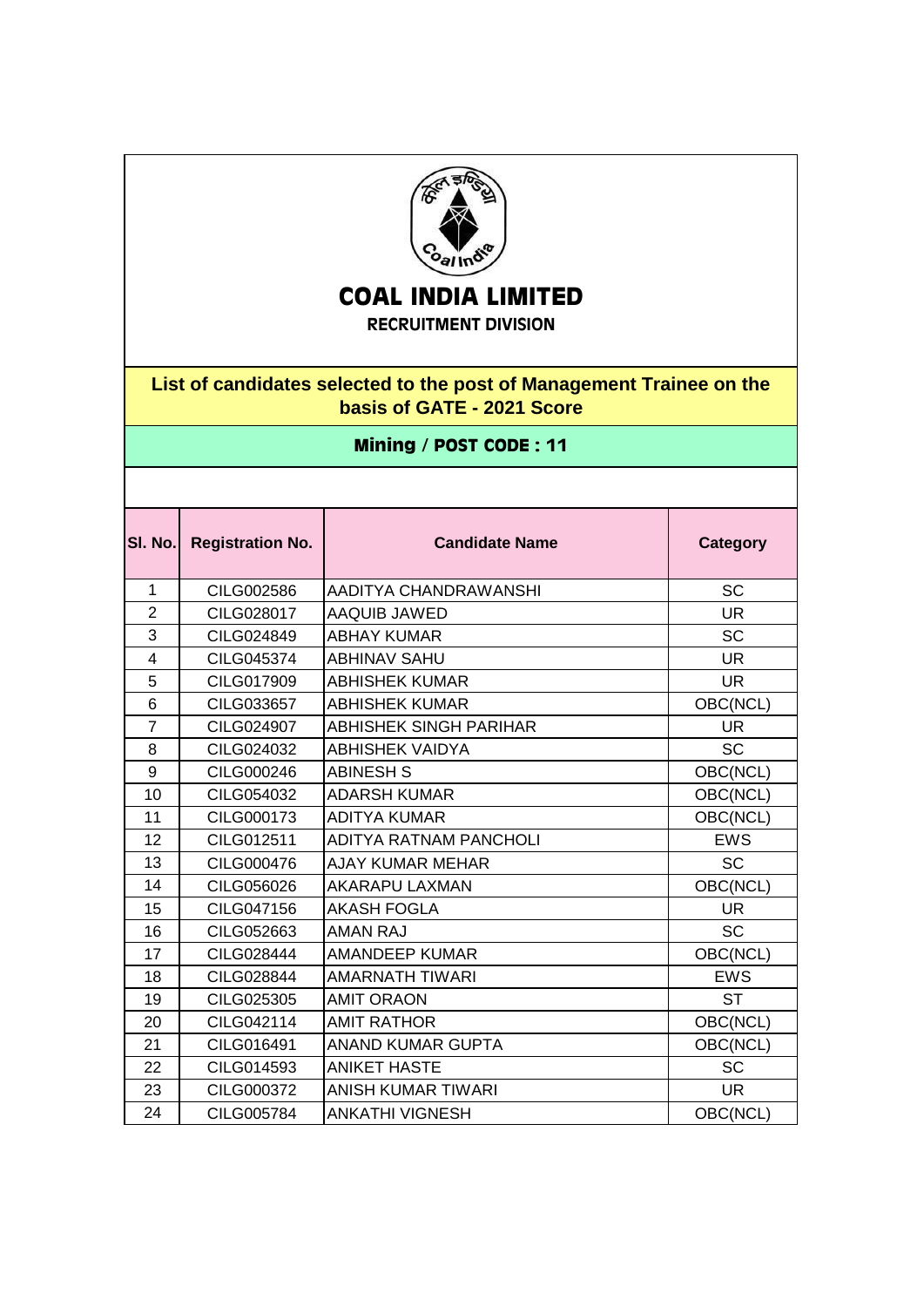| SI. No. | <b>Registration No.</b> | <b>Candidate Name</b>        | <b>Category</b> |
|---------|-------------------------|------------------------------|-----------------|
| 25      | CILG029913              | <b>ANKIT ANAND</b>           | <b>EWS</b>      |
| 26      | CILG034254              | <b>ANKIT KERKETTA</b>        | <b>ST</b>       |
| 27      | CILG018728              | <b>ANKIT KUMAR BUNKAR</b>    | <b>SC</b>       |
| 28      | CILG023255              | <b>ANKIT SRIVASTAVA</b>      | <b>EWS</b>      |
| 29      | CILG012863              | <b>ANKUR TIWARI</b>          | <b>UR</b>       |
| 30      | <b>CILG012925</b>       | <b>ANSHU KUMAR</b>           | OBC(NCL)        |
| 31      | CILG049855              | <b>ANSHUL GUPTA</b>          | OBC(NCL)        |
| 32      | CILG002818              | <b>ANURAG SARTHI</b>         | OBC(NCL)        |
| 33      | CILG024931              | ANURAG SINGH CHAUHAN         | <b>EWS</b>      |
| 34      | CILG000152              | ARAVA ARUN KUMAR REDDY       | <b>UR</b>       |
| 35      | CILG008931              | <b>ARPAN HALDER</b>          | <b>SC</b>       |
| 36      | CILG040219              | <b>ARRA KUMAR</b>            | OBC(NCL)        |
| 37      | CILG036533              | <b>ARRVIND G</b>             | OBC(NCL)        |
| 38      | CILG000123              | <b>ARUNAVA MONDAL</b>        | <b>UR</b>       |
| 39      | CILG000653              | <b>ARVIND TUTTI</b>          | <b>ST</b>       |
| 40      | CILG015031              | <b>ASHISH KUMAR SINGH</b>    | <b>SC</b>       |
| 41      | CILG001540              | <b>ASHISH KUMAR TIWARI</b>   | <b>EWS</b>      |
| 42      | CILG000238              | <b>ASHOK KUMAR</b>           | <b>UR</b>       |
| 43      | CILG031897              | <b>ASHOK KUMAR BANOTH</b>    | <b>ST</b>       |
| 44      | CILG035991              | <b>ASHUTOSH KUMAR</b>        | OBC(NCL)        |
| 45      | CILG039988              | ASHUTOSH KUMAR BHARATI       | <b>SC</b>       |
| 46      | CILG050059              | <b>ASHUTOSH RAY</b>          | <b>EWS</b>      |
| 47      | CILG028410              | <b>ASHUTOSH YADAV</b>        | OBC(NCL)        |
| 48      | CILG031177              | <b>ASHWINI KUMAR</b>         | OBC(NCL)        |
| 49      | CILG027451              | <b>AVINASH KUMAR</b>         | <b>UR</b>       |
| 50      | CILG061239              | <b>AVINASH KUMAR</b>         | OBC(NCL)        |
| 51      | CILG009661              | <b>AYUSH PANDEY</b>          | <b>UR</b>       |
| 52      | CILG040089              | <b>BANDARI KRANTHI KUMAR</b> | OBC(NCL)        |
| 53      | CILG033356              | <b>BANOTHU RAMESH</b>        | <b>ST</b>       |
| 54      | CILG003892              | <b>BHAGAT MAYUR ARUN</b>     | SC              |
| 55      | CILG052773              | <b>BHOGNATH NAYAK</b>        | OBC(NCL)        |
| 56      | CILG031416              | <b>BHUKYA NAVEEN KUMAR</b>   | <b>ST</b>       |
| 57      | CILG000101              | <b>BIPLAB GHOSH</b>          | <b>UR</b>       |
| 58      | CILG028301              | <b>BISWAJIT PRADHAN</b>      | <b>UR</b>       |
| 59      | CILG030275              | BOGGADI SUDHEER KUMAR REDDY  | <b>UR</b>       |
| 60      | CILG000256              | <b>CHANDAN KUMAR</b>         | SC              |
| 61      | CILG032883              | <b>CHANDRA SHEKHAR KUMAR</b> | OBC(NCL)        |
| 62      | CILG000143              | CHANDRAKANT                  | OBC(NCL)        |
| 63      | CILG052217              | <b>CHETAN AJMERA</b>         | OBC(NCL)        |
| 64      | CILG013116              | CHEVULA PAVAN                | OBC(NCL)        |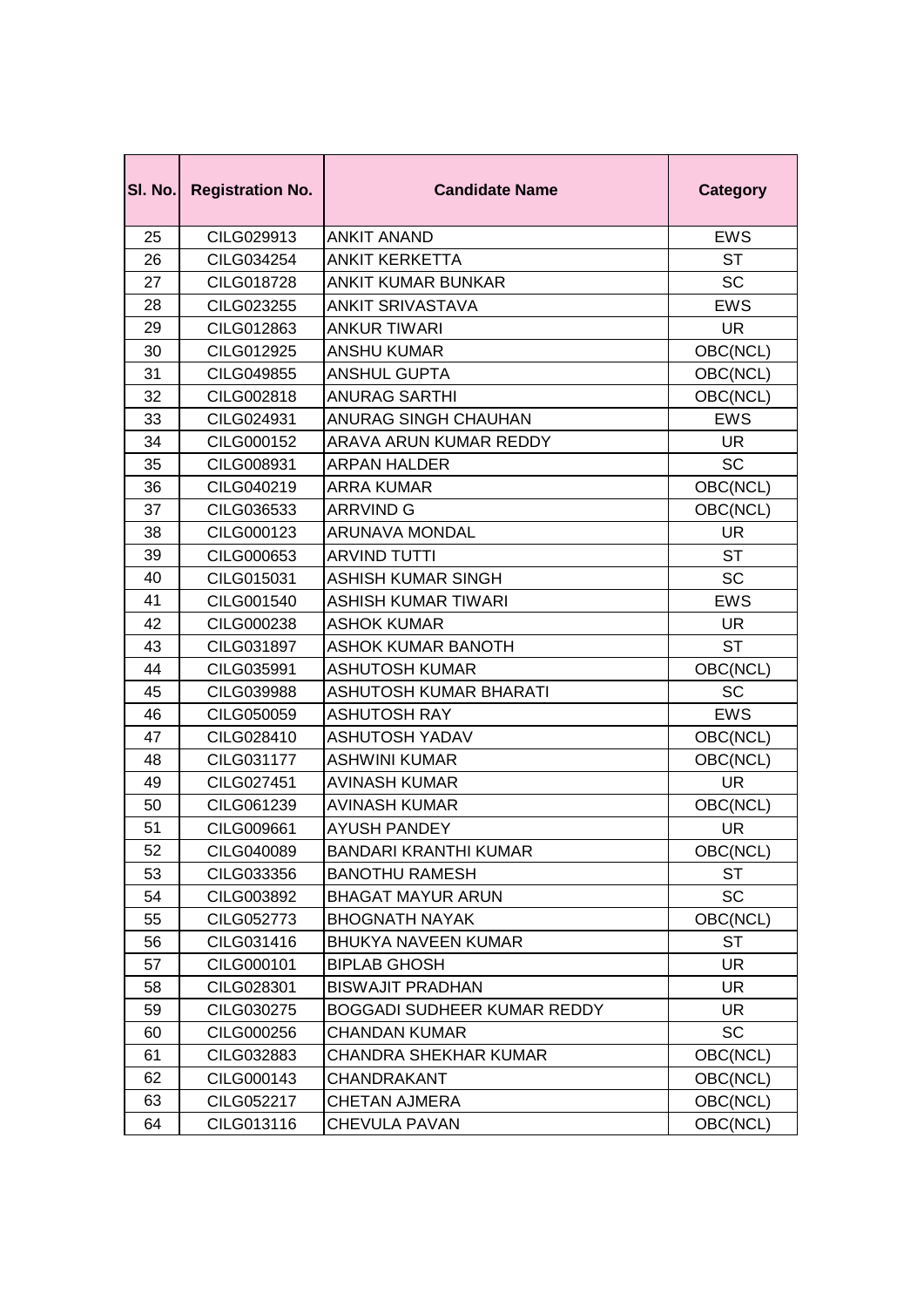| SI. No. | <b>Registration No.</b> | <b>Candidate Name</b>         | <b>Category</b> |
|---------|-------------------------|-------------------------------|-----------------|
| 65      | CILG009912              | <b>CHUNENDRA SINGH TANDON</b> | <b>SC</b>       |
| 66      | CILG005163              | <b>DEBASHISH BEHERA</b>       | OBC(NCL)        |
| 67      | CILG016770              | <b>DIWAKAR KUMAR GUPTA</b>    | OBC(NCL)        |
| 68      | CILG000080              | DORNALA SURYAPRAKASH          | <b>SC</b>       |
| 69      | CILG003669              | EDIGA AJAY GOUD               | OBC(NCL)        |
| 70      | CILG022327              | <b>GAJE DEEPAK</b>            | OBC(NCL)        |
| 71      | CILG040695              | <b>GAJENDRA GURJAR</b>        | OBC(NCL)        |
| 72      | CILG052348              | <b>GAJKUMAR JAIN</b>          | <b>EWS</b>      |
| 73      | CILG027304              | <b>GANDRA HARIKRISHNA</b>     | <b>EWS</b>      |
| 74      | CILG036649              | <b>GOPINENI PRAVEEN KUMAR</b> | OBC(NCL)        |
| 75      | CILG000037              | <b>GURUM RAHANGDALE</b>       | OBC(NCL)        |
| 76      | <b>CILG007297</b>       | <b>HAMID RAZA</b>             | OBC(NCL)        |
| 77      | CILG018406              | <b>HARDIK DUNGARWAL</b>       | <b>UR</b>       |
| 78      | CILG042484              | <b>HARISH KUMAR MACHRA</b>    | OBC(NCL)        |
| 79      | CILG027428              | <b>HARIVARSHA KOTIAN</b>      | OBC(NCL)        |
| 80      | CILG022551              | <b>HARSH AGARWAL</b>          | <b>EWS</b>      |
| 81      | CILG056425              | <b>HARSHAL VERMA</b>          | OBC(NCL)        |
| 82      | CILG032345              | <b>HARSHIT MISHRA</b>         | <b>UR</b>       |
| 83      | CILG032157              | HARSHVARDHAN SINGH            | <b>EWS</b>      |
| 84      | CILG047148              | <b>HEMANT KUMAR</b>           | ST              |
| 85      | CILG000789              | <b>HIMANSHU PANDEY</b>        | <b>EWS</b>      |
| 86      | CILG012788              | <b>HIMANSHU PIPARSANIA</b>    | UR              |
| 87      | CILG041895              | <b>HIMANSHU SHEKHAR</b>       | <b>UR</b>       |
| 88      | CILG000732              | <b>HRITISH KUMAR MALLICK</b>  | <b>ST</b>       |
| 89      | CILG000439              | <b>INDRAJEET KUMAR</b>        | <b>UR</b>       |
| 90      | CILG043731              | <b>INDRESH KUMAR KUSHWAHA</b> | OBC(NCL)        |
| 91      | CILG041270              | <b>INDURI SHIVA KUMAR</b>     | OBC(NCL)        |
| 92      | CILG019817              | INGLE RISHIKESH ANANDRAO      | OBC(NCL)        |
| 93      | CILG005102              | <b>INUMULA SAINIVED</b>       | OBC(NCL)        |
| 94      | CILG030612              | <b>JAGABANDHU NAYAK</b>       | <b>ST</b>       |
| 95      | CILG002069              | <b>JAGIRI JAYANTH</b>         | OBC(NCL)        |
| 96      | CILG052568              | <b>JAIKISHAN SUTHAR</b>       | OBC(NCL)        |
| 97      | CILG057579              | <b>JAIPRAKASH</b>             | OBC(NCL)        |
| 98      | CILG006334              | <b>JIGAR</b>                  | <b>EWS</b>      |
| 99      | CILG034370              | <b>KAMRAN KHAN</b>            | OBC(NCL)        |
| 100     | CILG056550              | KONANKI KRUPA SAI             | <b>UR</b>       |
| 101     | CILG038389              | KOUTAM SATHYANARAYANA         | OBC(NCL)        |
| 102     | CILG047558              | <b>KRISHNA KUMAR</b>          | SC              |
| 103     | CILG037187              | KUMAR RABI SHANKAR            | <b>SC</b>       |
| 104     | CILG040882              | KUNA ARAVIND                  | OBC(NCL)        |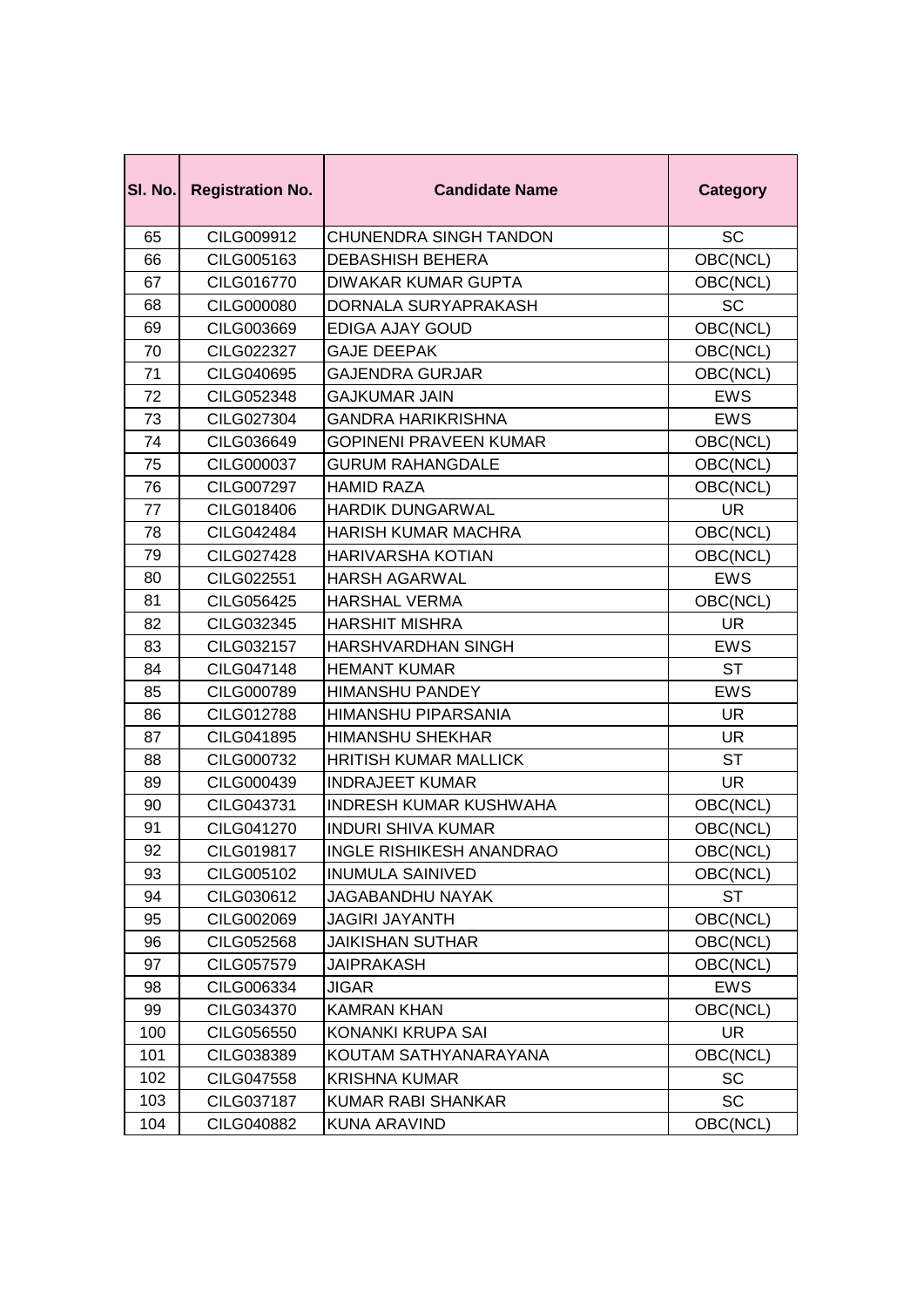| SI. No. | <b>Registration No.</b> | <b>Candidate Name</b>          | <b>Category</b> |
|---------|-------------------------|--------------------------------|-----------------|
| 105     | CILG029123              | <b>MADAN MOHAN KUSHWAHA</b>    | OBC(NCL)        |
| 106     | CILG029767              | <b>MALLA UMESH KUMAR</b>       | OBC(NCL)        |
| 107     | CILG037395              | <b>MANASH DAS</b>              | <b>SC</b>       |
| 108     | CILG026303              | MANCHIKATLA VAMSHIKRISHNA      | OBC(NCL)        |
| 109     | CILG000055              | <b>MANDLIK PRAJWAL SHABAJI</b> | SC              |
| 110     | CILG020717              | <b>MANISH BHAGAT</b>           | <b>ST</b>       |
| 111     | CILG000449              | <b>MANISH BHARTI</b>           | <b>SC</b>       |
| 112     | CILG022593              | <b>MANISH GUPTA</b>            | OBC(NCL)        |
| 113     | CILG034651              | <b>MANOJ KUMAR MEENA</b>       | <b>ST</b>       |
| 114     | CILG034787              | <b>MD SADDAM HUSSAIN</b>       | OBC(NCL)        |
| 115     | CILG049116              | <b>MITTU SINGH</b>             | <b>EWS</b>      |
| 116     | CILG004954              | <b>MOHAMMED SAYEED A P</b>     | OBC(NCL)        |
| 117     | CILG037094              | <b>MOHAN SHREE OM RAJAK</b>    | SC              |
| 118     | CILG050373              | <b>MOHIT GOEL</b>              | <b>EWS</b>      |
| 119     | CILG036433              | <b>MOHIT KUMAR</b>             | <b>SC</b>       |
| 120     | CILG040933              | MRITYUNJAY KUMAR SINHA         | <b>UR</b>       |
| 121     | CILG000624              | <b>MUDIT JAIN</b>              | <b>EWS</b>      |
| 122     | CILG033247              | <b>MUKESH KUMAR BAIS</b>       | <b>SC</b>       |
| 123     | CILG023666              | <b>MUKESH VERMA</b>            | <b>SC</b>       |
| 124     | CILG016779              | NAGAM RAMSAI                   | OBC(NCL)        |
| 125     | CILG043017              | <b>NAKATA RAM</b>              | OBC(NCL)        |
| 126     | CILG003130              | <b>NALLA VENKATESH</b>         | <b>EWS</b>      |
| 127     | CILG048358              | NARENDRA LAMBA                 | <b>EWS</b>      |
| 128     | CILG032431              | <b>NARESH CHAUDHARY</b>        | OBC(NCL)        |
| 129     | CILG026613              | NEELESH AWADHIYA               | OBC(NCL)        |
| 130     | CILG002815              | <b>NIKHIL KUMAR SINGH</b>      | <b>EWS</b>      |
| 131     | CILG044862              | <b>NIRAJ KUMAR</b>             | OBC(NCL)        |
| 132     | CILG030203              | <b>NITESH PARIHAR</b>          | OBC(NCL)        |
| 133     | CILG015470              | <b>NITIN MARMAT</b>            | <b>ST</b>       |
| 134     | CILG028124              | PANKAJ KUMAR                   | OBC(NCL)        |
| 135     | CILG023930              | PANKAJ KUMAR                   | OBC(NCL)        |
| 136     | CILG037551              | PANKAJ KUMAR                   | SC              |
| 137     | CILG000472              | PANKAJ KUMAR DAS               | <b>SC</b>       |
| 138     | CILG012868              | PANKAJ P N JARHA               | SC              |
| 139     | CILG039344              | <b>PARTH SINGH</b>             | OBC(NCL)        |
| 140     | CILG026381              | PARTH VERMA                    | OBC(NCL)        |
| 141     | CILG043773              | PAWAN KUMAR MANDAL             | OBC(NCL)        |
| 142     | CILG000736              | PAWAN KUMAR PRADHAN            | OBC(NCL)        |
| 143     | CILG033132              | PEDDI PREMCHAND                | OBC(NCL)        |
| 144     | CILG055876              | PIYUSH RANJAN                  | OBC(NCL)        |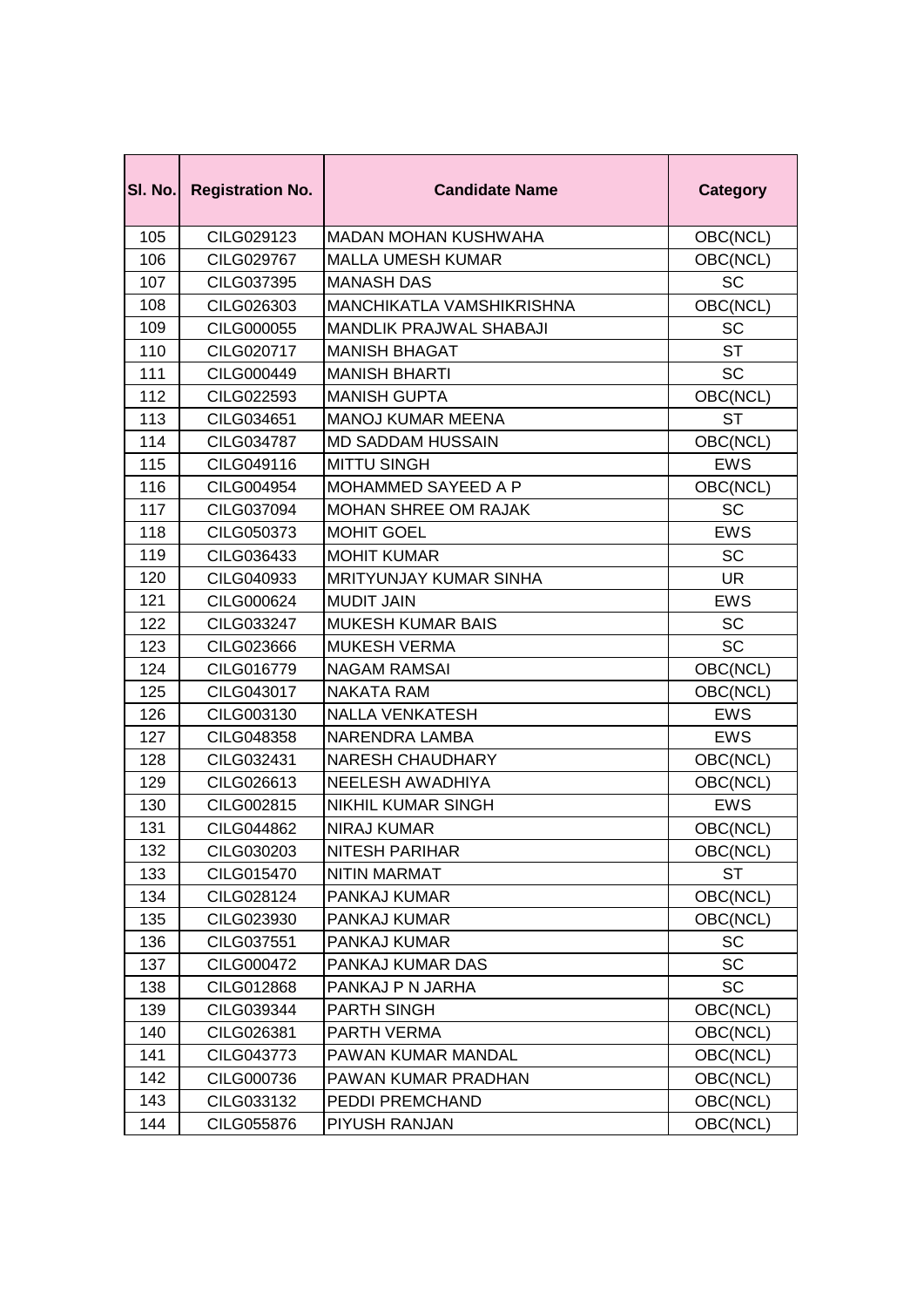| SI. No. | <b>Registration No.</b> | <b>Candidate Name</b>       | <b>Category</b> |
|---------|-------------------------|-----------------------------|-----------------|
| 145     | CILG029843              | POSHALA NIKHIL              | OBC(NCL)        |
| 146     | CILG047373              | <b>PRABHAT RANJAN</b>       | <b>UR</b>       |
| 147     | CILG059047              | PRABHU PRASAD ROUT          | <b>UR</b>       |
| 148     | CILG013721              | PRADEEP KEELKA              | OBC(NCL)        |
| 149     | CILG038587              | PRADEEP KHANGAR             | SC              |
| 150     | CILG000640              | PRAKASH CHAND JAT           | OBC(NCL)        |
| 151     | CILG000935              | PRAMANSHU SHARMA            | <b>UR</b>       |
| 152     | CILG000048              | PRASHANT DEV RATREY         | SC              |
| 153     | CILG012556              | <b>PRASHANT KUMAR</b>       | OBC(NCL)        |
| 154     | CILG033827              | PRASHANT PATREY             | SC              |
| 155     | CILG011692              | <b>PRASHIK KAMBLE</b>       | SC              |
| 156     | CILG048624              | PRATYAY AMAN                | <b>EWS</b>      |
| 157     | CILG008120              | PREMANSHU KUMAR             | OBC(NCL)        |
| 158     | CILG006546              | PRINCE ABHIJEET             | <b>EWS</b>      |
| 159     | CILG056460              | RAHUL KUMAR OJHA            | <b>EWS</b>      |
| 160     | CILG000559              | <b>RAHUL RANJAN</b>         | <b>UR</b>       |
| 161     | CILG037366              | <b>RAJAN KUMAR</b>          | OBC(NCL)        |
| 162     | CILG049733              | <b>RAJEEV KUMAR</b>         | <b>ST</b>       |
| 163     | CILG039428              | RAKESH KUMAR SAINI          | OBC(NCL)        |
| 164     | <b>CILG004767</b>       | RANJAN KUMAR SAHU           | OBC(NCL)        |
| 165     | CILG038113              | <b>RANJEEV KUMAR BHARTI</b> | <b>UR</b>       |
| 166     | CILG033844              | <b>RANJIT KUMAR</b>         | OBC(NCL)        |
| 167     | CILG043356              | <b>RANJIT PATEL</b>         | OBC(NCL)        |
| 168     | CILG058469              | <b>RAUNAK KESHRI</b>        | OBC(NCL)        |
| 169     | CILG029824              | RAVINDRA KUMAR              | <b>SC</b>       |
| 170     | CILG021795              | RAVISHANKAR KUMAR           | OBC(NCL)        |
| 171     | CILG051085              | REDDIBOINA VARDHAN          | OBC(NCL)        |
| 172     | CILG044269              | RINKU KUMAR                 | OBC(NCL)        |
| 173     | CILG025289              | <b>RISHABH GUPTA</b>        | OBC(NCL)        |
| 174     | CILG008700              | RISHI RAJ YADAV             | OBC(NCL)        |
| 175     | CILG000899              | <b>RISHITESH PRAJAPATI</b>  | OBC(NCL)        |
| 176     | CILG042445              | <b>ROBIN KUMAR</b>          | OBC(NCL)        |
| 177     | CILG003980              | <b>ROHAN CHITALE</b>        | <b>EWS</b>      |
| 178     | CILG023582              | ROHIT KUMAR SONKAR          | <b>SC</b>       |
| 179     | CILG000096              | <b>ROHIT SINGH</b>          | OBC(NCL)        |
| 180     | CILG045279              | ROMESH KUSHWAHA             | OBC(NCL)        |
| 181     | CILG034864              | <b>ROUSHAN KUMAR</b>        | OBC(NCL)        |
| 182     | CILG053885              | <b>RUKHAMAN RAM</b>         | OBC(NCL)        |
| 183     | CILG021878              | <b>SACHIN KUMAR</b>         | OBC(NCL)        |
| 184     | CILG000346              | <b>SACHIN KUMAR</b>         | <b>UR</b>       |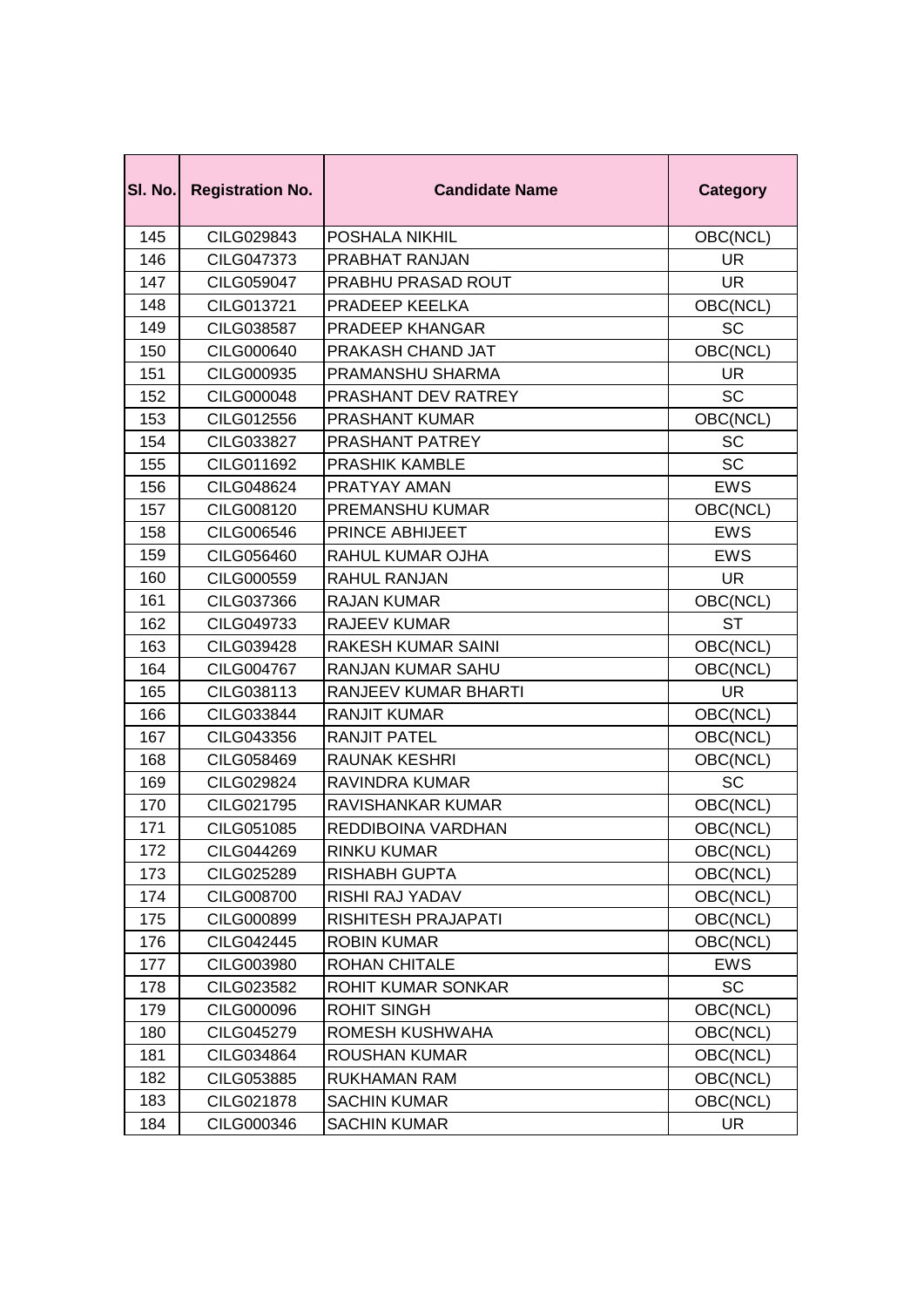| SI. No. | <b>Registration No.</b> | <b>Candidate Name</b>    | <b>Category</b> |
|---------|-------------------------|--------------------------|-----------------|
| 185     | CILG047852              | <b>SAMBIT PARHI</b>      | <b>UR</b>       |
| 186     | CILG054045              | <b>SAMEER SAWARN</b>     | <b>EWS</b>      |
| 187     | CILG060797              | SAMIR KUMAR OJHA         | <b>EWS</b>      |
| 188     | CILG022674              | SANDEEP KUMAR            | OBC(NCL)        |
| 189     | CILG042725              | SANDEEP KUMAR MAHTO      | OBC(NCL)        |
| 190     | CILG000487              | SANDEEP KUMAR PRAJAPATI  | OBC(NCL)        |
| 191     | CILG036682              | <b>SANJEEV KUMAR</b>     | OBC(NCL)        |
| 192     | CILG000515              | <b>SANJEEV KUMAR</b>     | OBC(NCL)        |
| 193     | CILG040961              | SATYABRATA NAYAK         | <b>UR</b>       |
| 194     | CILG024888              | SATYAM CHOUDHURY         | <b>UR</b>       |
| 195     | CILG041867              | <b>SATYAM KUMAR</b>      | <b>EWS</b>      |
| 196     | CILG023796              | SATYAM KUMAR SAXENA      | OBC(NCL)        |
| 197     | CILG015927              | <b>SAURABH KUMAR</b>     | OBC(NCL)        |
| 198     | CILG052093              | <b>SAURABH KUMAR</b>     | OBC(NCL)        |
| 199     | CILG014400              | <b>SAURABH PATEL</b>     | OBC(NCL)        |
| 200     | CILG043226              | SAURAV KUMAR YADAV       | OBC(NCL)        |
| 201     | CILG031873              | <b>SHANTANU GUPTA</b>    | <b>UR</b>       |
| 202     | CILG015343              | <b>SHIVAM GANGULY</b>    | <b>EWS</b>      |
| 203     | CILG020935              | <b>SHIVAM GUPTA</b>      | <b>EWS</b>      |
| 204     | CILG041072              | SHIVAM JAISWAL           | OBC(NCL)        |
| 205     | CILG009297              | <b>SHIVAM KISHORE</b>    | OBC(NCL)        |
| 206     | CILG027309              | <b>SHIVAM KUMAR</b>      | OBC(NCL)        |
| 207     | CILG017895              | <b>SHIVAM PANDEY</b>     | <b>EWS</b>      |
| 208     | CILG011139              | SHIVAM SHRIVASTAVA       | <b>UR</b>       |
| 209     | CILG014433              | SHIVENDRA SINGH          | OBC(NCL)        |
| 210     | CILG033932              | SHIVRAJ KUMAR SAKET      | SC              |
| 211     | CILG051959              | <b>SHUBHAM GUPTA</b>     | <b>UR</b>       |
| 212     | CILG043511              | SHUBHAM GUPTA            | OBC(NCL)        |
| 213     | CILG028391              | <b>SHUBHAM GUPTA</b>     | OBC(NCL)        |
| 214     | CILG000955              | SHUBHAM KUMAR DAS        | SC              |
| 215     | CILG016929              | <b>SHUBHAM PATEL</b>     | OBC(NCL)        |
| 216     | CILG048963              | <b>SHUBHAM RATHORE</b>   | OBC(NCL)        |
| 217     | CILG000031              | SHUBHAM SHARMA           | <b>EWS</b>      |
| 218     | CILG000473              | <b>SIBA SANKAR SAHU</b>  | OBC(NCL)        |
| 219     | CILG008705              | <b>SONU KUMAR PASI</b>   | SC              |
| 220     | CILG004690              | <b>SOURABH ANAND</b>     | SC              |
| 221     | CILG015682              | <b>SUJEET GUPTA</b>      | OBC(NCL)        |
| 222     | CILG004660              | <b>SUMAN KUMAR SETHI</b> | SC              |
| 223     | CILG001652              | <b>SUMIT KUMAR</b>       | <b>SC</b>       |
| 224     | CILG028801              | <b>SUMIT KUMAR GUPTA</b> | OBC(NCL)        |